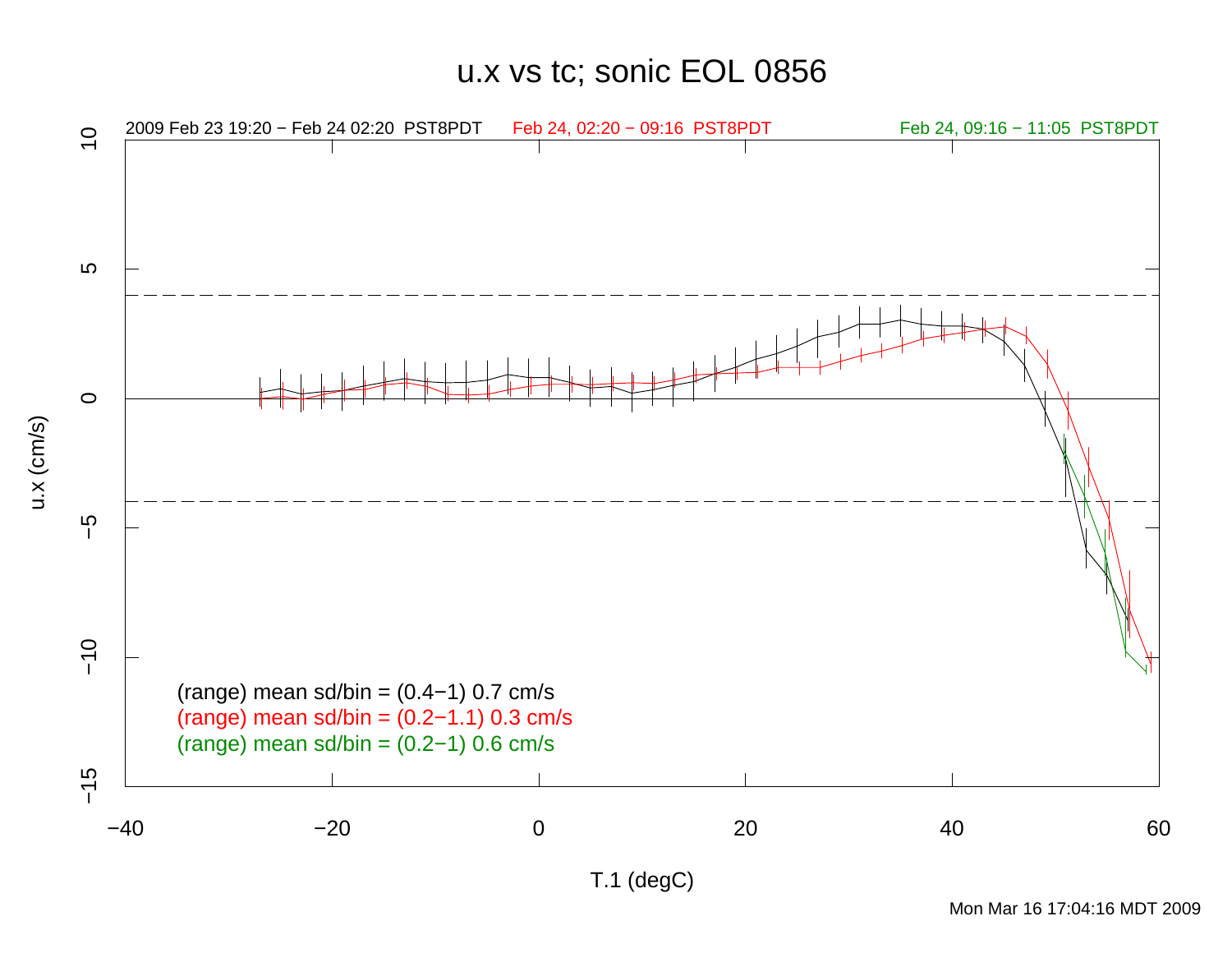u.y vs tc; sonic EOL 0856